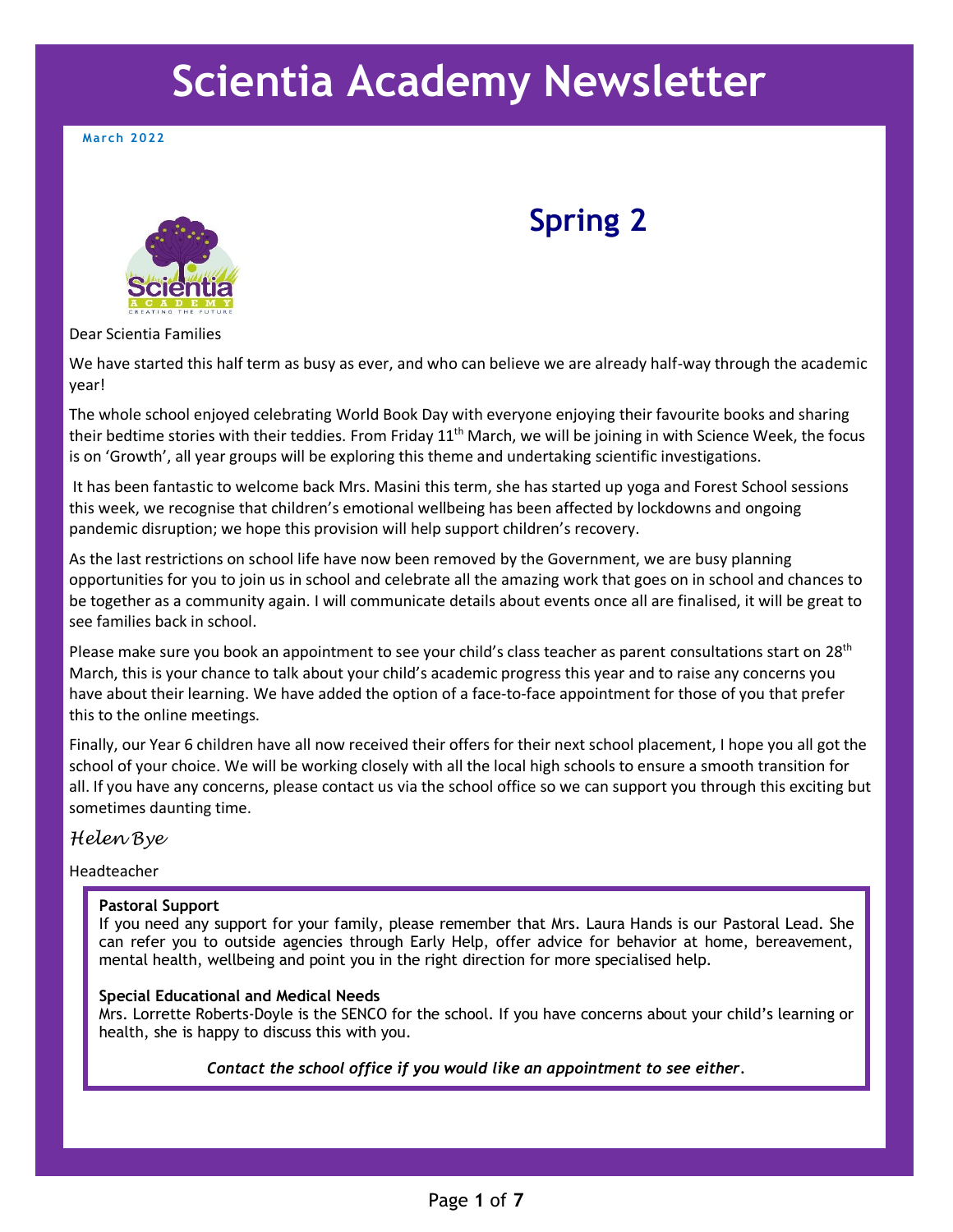# **World Book Day**

**All the children across the school enjoyed being in pyjamas on World Book Day, having their favourite bedtime stories and teddies with them made the day special.**











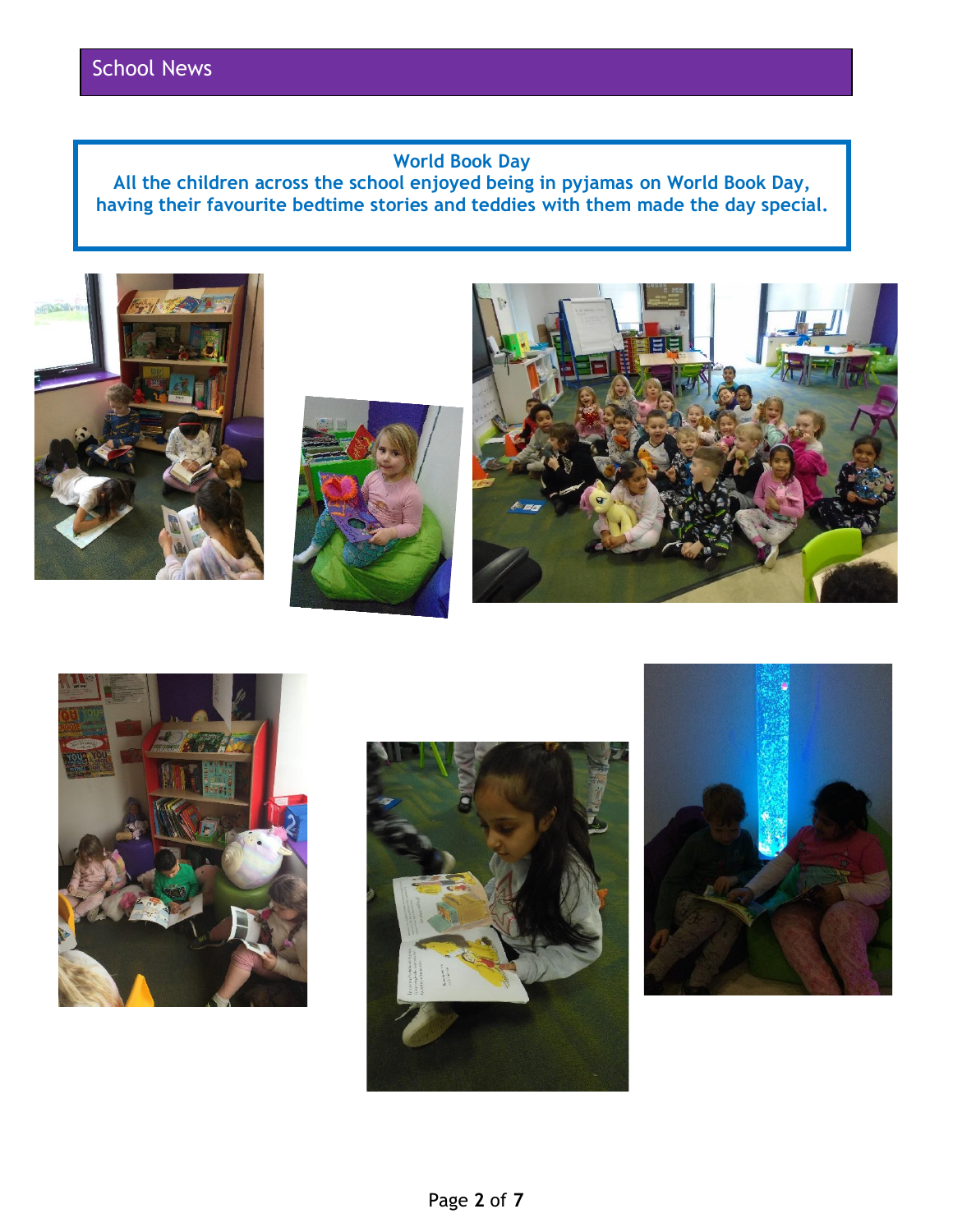

11 BEFORE 11 is our promise to all children across the REAch2 family: 11 exceptional experiences that will inspire and challenge our children. Everything we do is about helping children develop the character traits that will help them thrive as they graduate from Primary School and move on to the next phase of their education. We want every child to leave us with the ability to engage fully with the challenges of a secondary school life; both the curriculum but also the day-to-day reality of growing up and starting to discover who they are, what they are passionate about and what they are capable of.

We are relaunching our 11 Before 11 promises, so watch out for information from Miss Goodall who is our school ambassador. All children during their time at Scientia will be able to participate in 11 experiences. They receive badges once an experience is completed and build up a passport of these over the 7 years they are here. Another aspect of school life that we are excited about and have missed!

| <b>Attendance</b>                                                                                                                                                                                                     |
|-----------------------------------------------------------------------------------------------------------------------------------------------------------------------------------------------------------------------|
| Despite all the disruption of Covid 19, attendance in the school remains in line with national<br>figures.                                                                                                            |
| <b>Attendance This Year</b><br>94.4%                                                                                                                                                                                  |
| Over a school year, we are open for 190 days which equates to 380 sessions with registration in the<br>morning at 08.50 and after lunch in the afternoon.                                                             |
| Attendance is affected if a pupil is not present at school for any whole session including<br>registration.                                                                                                           |
| The registers close 10 minutes after the school gates close at 08.50. It is important that children are<br>in school on time every day to prevent disruption and upset to their day and for the rest of the<br>class. |
|                                                                                                                                                                                                                       |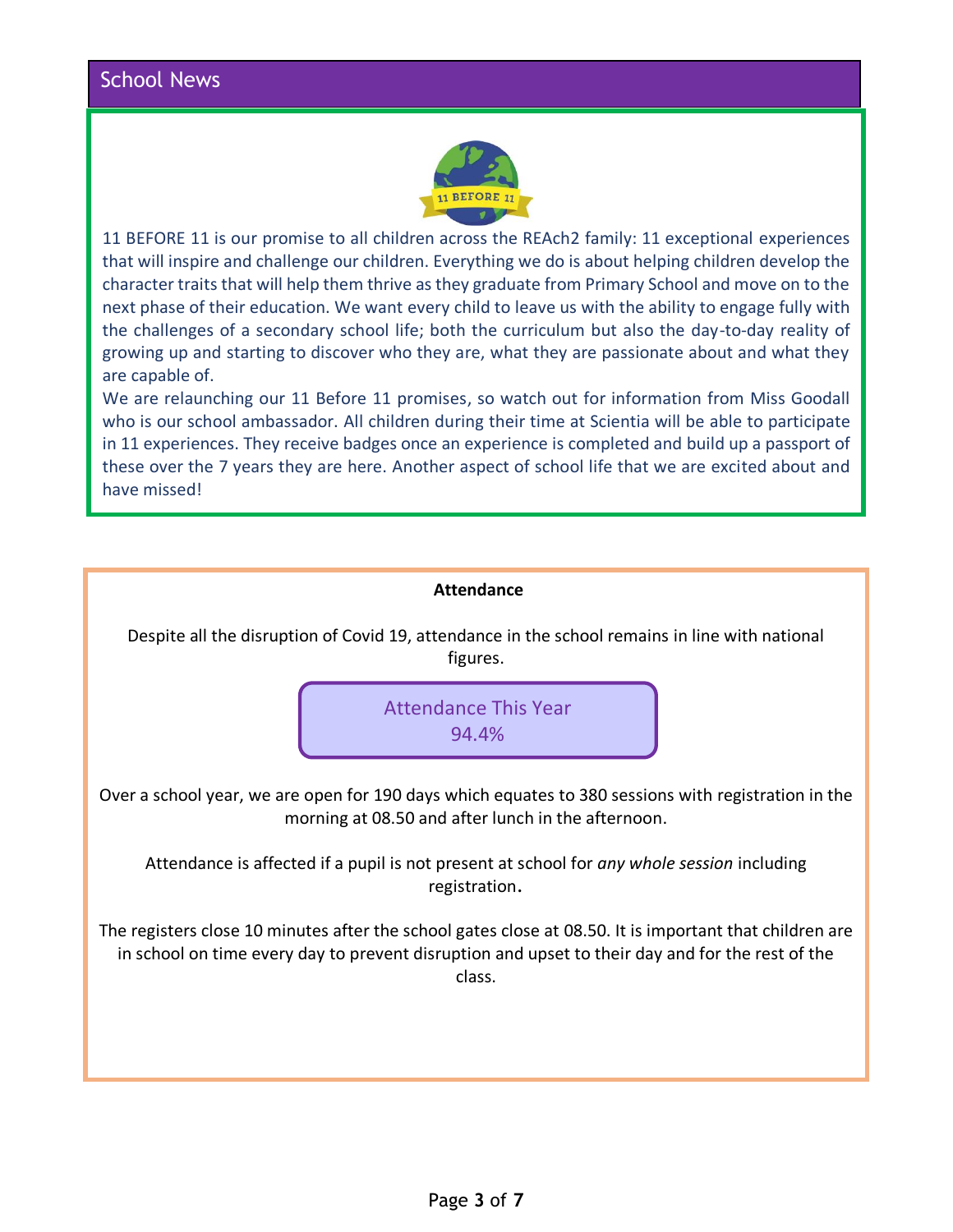**Collection to support families affected by events in Ukraine**

**I received a beautiful letter from Darcie in Year 4, who was very moved by the terrible events happening in Ukraine and wanted to do something to help. We will be having a non-uniform day on Friday 25th March, suggested donation of £1.oo per child. All money collected will got to the Disasters Emergency Committee's Ukraine** 





 **Circus Skills Workshop – Year Group 3 to 6**

**We have booked an exciting day for our Key Stage 2 children for Tuesday 5th April.**

The activities encourage participation, movement, co-ordination, and balance skills in an energetic and exciting way.

Circus skills demand a certain level of attention and concentration. The workshop engages the children whilst actively encouraging them to have fun. This, in turn, sharpens their focus to participate and encourages them to persevere. By using a variety of equipment such as diabolo, spinning plates, balance boards, juggling balls/clubs and devil sticks, the workshop motivates children to not only enhance their physical awareness but to develop their team-building skills and improve their self-esteem. We are looking forward to seeing how the children develop these new skills.

*We are asking that parents support the workshop with a contribution of £2.50 towards the costs.*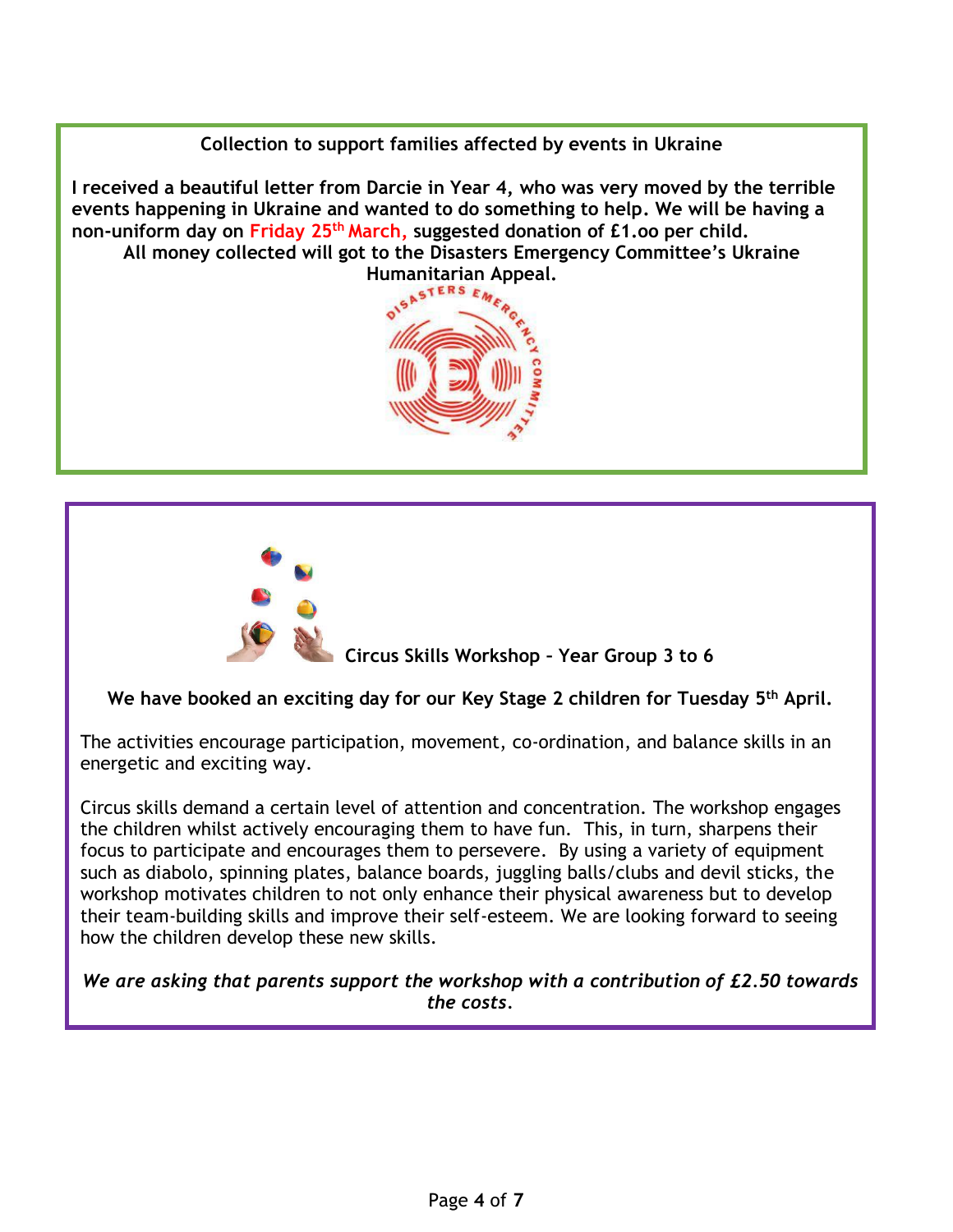#### **Free School Meals**

Your child may be able to receive free school meals if you are in receipt of one or more of the following:

- o Income Support
- o Income Based Job Seekers Allowance
- o Income Related Employment and Support Allowance
- o Child Tax Credit **but not** Working Tax Credit and a household income of no more than £16,190
- o The Guarantee element of State Pension Credit
- o Support under part VI of the Immigration and Asylum Act 1999
- o Universal Credit provided you have an annual net earned household income of no more than £7,400

To apply: [Apply for Free School Meals -](https://apps2.staffordshire.gov.uk/web/fsmweb/) Staffordshire County Council

#### **Pick- up & Drop Off**

We are getting complaints from residents on Mona Road about poor parking from parents.

Please be considerate and do not block driveways, there have also been incidents of quite aggressive behavior often in front of children. Please remember that you are role models and this type of behavior is unacceptable.

Also a reminder that cars should not be parked on the zig zag lines.

## **Nursery Spaces – Does your child turn 3 before 31st August 2022?**

Was your child born between 1st September 2018 and 31st August 2019?

If the answer is Yes, you can apply for a nursery school place for September 2022.

We offer 15 hours and 30 hours funded places.

Further information regarding our nursery admission process can be found on our website

#### [Nursery Admissions -](https://www.scientiaacademy.co.uk/parents-and-community/admissions-2/) Scientia Academy

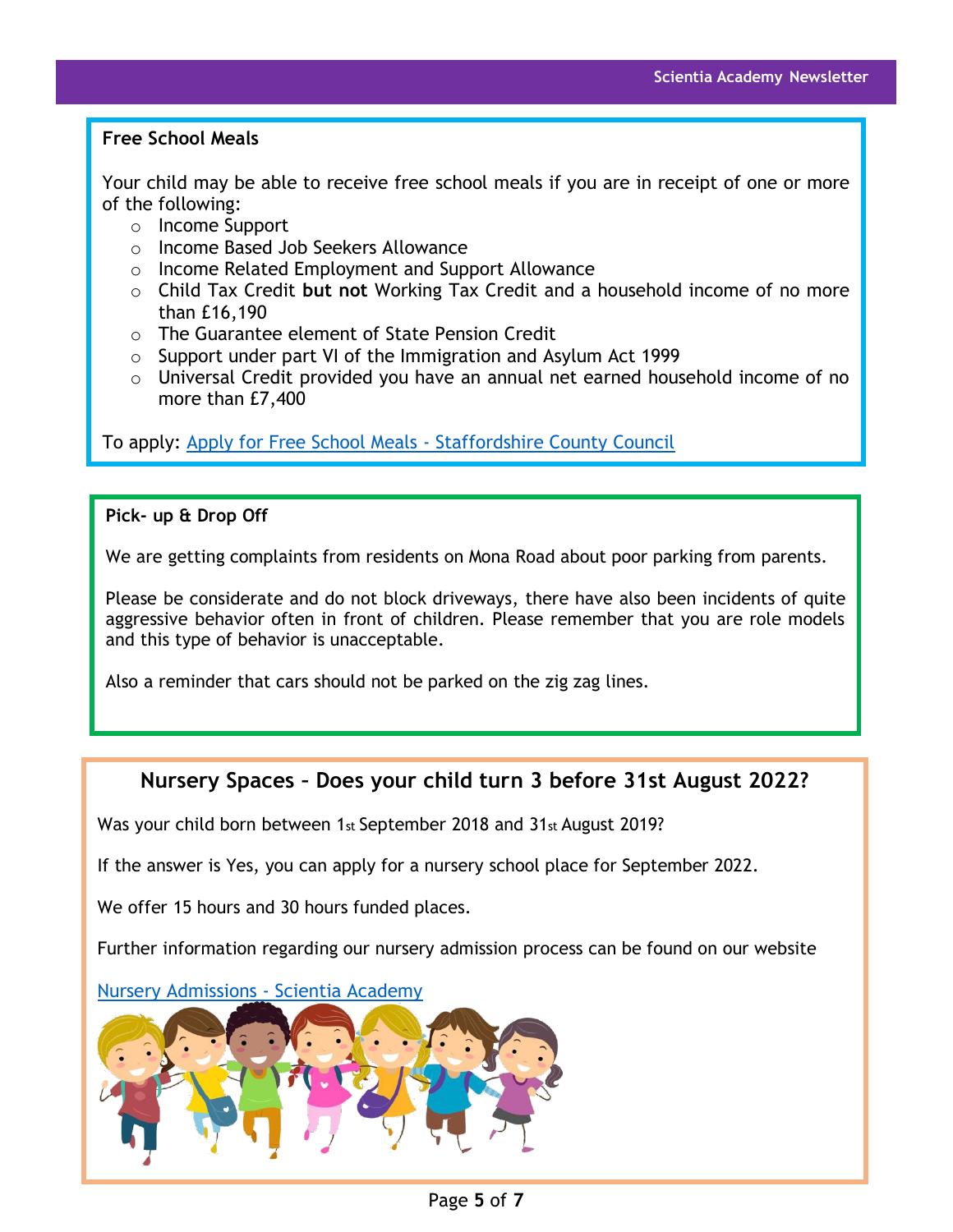# **Dates for your Diary MARCH 2022 Tuesday 1st March: Spring 2 begins for all** Thursday 3rd March 2021: World Book Day Week beginning 7<sup>th</sup> March: Science Week **Friday 25th March: NEW! Non-Uniform day – Ukraine appeal** Week beginning 28th March: Parent Consultations via TEAMS and Face to Face **APRIL 2022** Tuesday 5<sup>th</sup> April: New! Circus Skills Workshop for Years 3, 4, 5 & 6 Years 1 & 2 – Easter performance for parents – afternoon Wednesday 6<sup>th</sup> April: Years 1 & 2 - Easter performance for parents - morning **Friday 8th April: Spring Term ends for all pupils Monday 11th April to Friday 22nd April: EASTER HOLIDAYS Spring Term 2022 APRIL 2022 Monday 25th April: Summer 1 term starts for all MAY 2022 Monday 2nd May: BANK HOLIDAY** Week Beginning 9<sup>th</sup> May - Year 6 SATS week Week Beginning 23<sup>rd</sup> May: Sports Week **Thursday 26th May: NEW! Queen's Jubilee Street Party & end of half term for all Friday 27 th May: INSET DAY Monday 30 th May to Friday 3rd June: HALF TERM JUNE 2022 Monday 6thth June: Summer 2 starts for all** Week beginning Monday 6<sup>th</sup> June: Year 1 phonics screening check begins, Year 4 Multiplication check begins **JULY 2022** Friday 8<sup>th</sup> July: Pupil reports sent out, **Summer Term 2022**

**Tuesday 19th July: School year ends for all pupils Wednesday 20th July: INSET DAY**